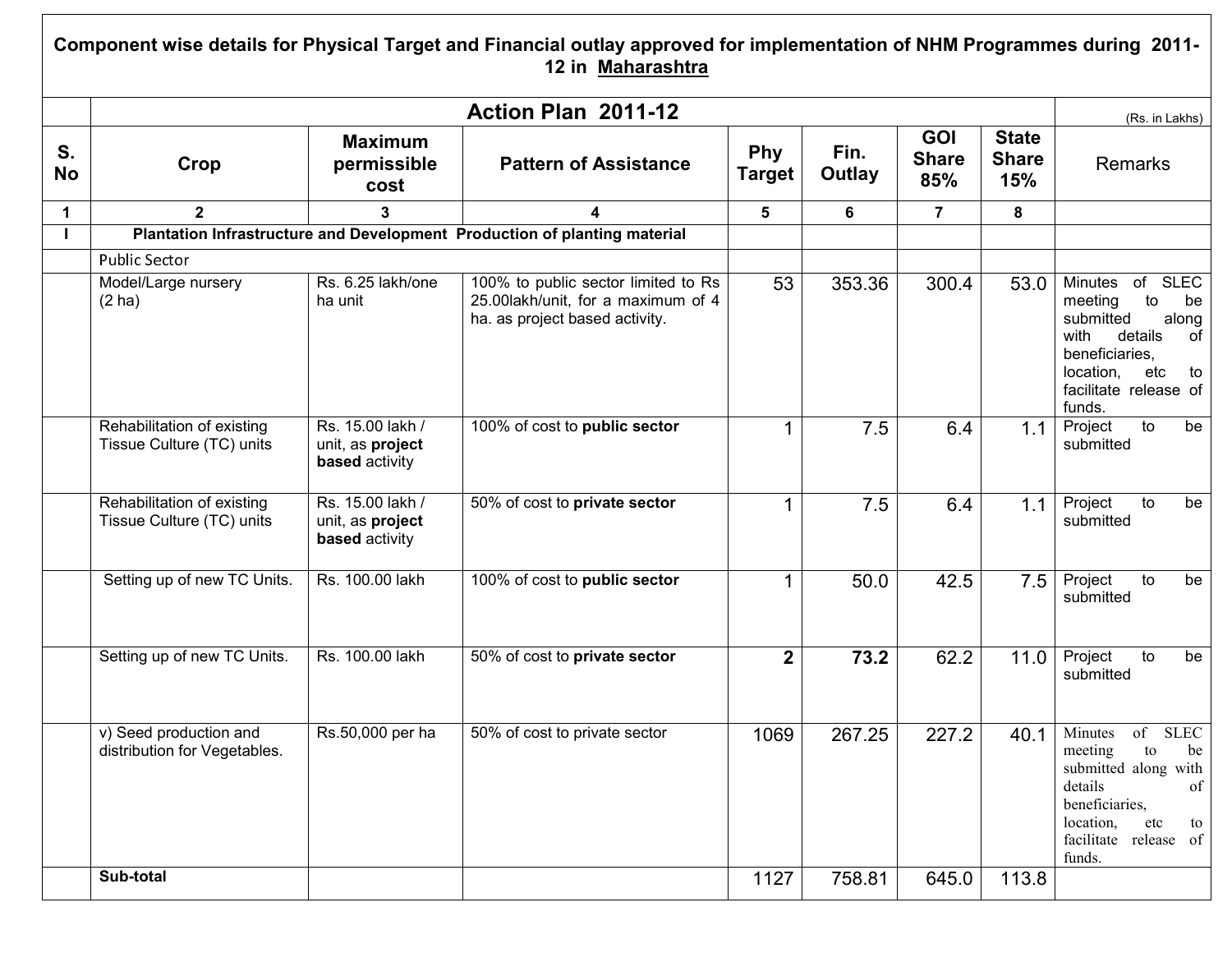|              | vii) Seed infrastructure<br>(for handling, processing,<br>packing, storage etc. of<br>seeds of horticulture crops)<br>public sector  | Rs. 200.00 lakh                                                                                                       | 100% of cost to public sector                                                                                                                                                                                                                          | 21   | 35.0    | 29.8    | 5.3    | Project<br>to<br>be<br>submitted          |
|--------------|--------------------------------------------------------------------------------------------------------------------------------------|-----------------------------------------------------------------------------------------------------------------------|--------------------------------------------------------------------------------------------------------------------------------------------------------------------------------------------------------------------------------------------------------|------|---------|---------|--------|-------------------------------------------|
|              | vii) Seed infrastructure<br>(for handling, processing,<br>packing, storage etc. of<br>seeds of horticulture crops)<br>private sector | Rs. 200.00 lakh                                                                                                       | 50% of cost to private sector as<br>credit linked back ended subsid.                                                                                                                                                                                   |      | 6.3     | 5.3     | 0.9    | Project<br>to<br>be<br>submitted          |
|              | Sub-total                                                                                                                            |                                                                                                                       |                                                                                                                                                                                                                                                        |      | 41.25   | 1024.7  | 1.1    |                                           |
| $\mathbf{2}$ |                                                                                                                                      | Establishment of new gardens / Area Expansion                                                                         |                                                                                                                                                                                                                                                        |      |         |         |        |                                           |
|              |                                                                                                                                      | Cost intensive crops using normal spacing<br>(For a maximum area of 4 ha per beneficiary)<br>Fruits - Perennials (ha) |                                                                                                                                                                                                                                                        |      |         |         |        |                                           |
|              | Grape (3x3 Spacing)                                                                                                                  | Rs.100,000/ha.                                                                                                        | Maximum of Rs.50,000/- per ha.<br>(50% of cost for meeting the<br>expenditure on planting material<br>and cost of INM/IPM etc in 3<br>installments of 60:20:20 subject to<br>survival rate of 75% in 2nd year &<br>90% in 3rd year for perennial crops | 1000 | 300.00  | 255.0   | 45.0   |                                           |
|              | Strawberry                                                                                                                           | do                                                                                                                    | do                                                                                                                                                                                                                                                     | 96   | 28.80   | 24.5    | 4.3    | Full release in one<br>installment        |
|              | High density planting of<br>mango                                                                                                    | Rs.80000/ha                                                                                                           | Maximum of Rs.40000/- per ha.<br>(50% of cost for meeting the<br>expenditure on planting material<br>and cost of INM/IPM etc in 3<br>installments of 60:20:20 subject to<br>survival rate of 75% in 2nd year &<br>90% in 3rd year for perennial crops  | 55.0 | 13.20   | 11.2    | 2.0    | Spacing of crop to be<br>indicates to NHM |
|              | High density planting of<br>guava                                                                                                    | Rs.62775/ha                                                                                                           | Maximum of Rs.31388/- per ha.<br>(50% of cost for meeting the<br>expenditure on planting material<br>and cost of INM/IPM etc in 3<br>installments of 60:20:20 subject to<br>survival rate of 75% in 2nd year &<br>90% in 3rd year for perennial crops  | 85   | 16.01   | 13.6    | 2.4    | Spacing of crop to be<br>indicates to NHM |
|              | Sub-total                                                                                                                            |                                                                                                                       |                                                                                                                                                                                                                                                        | 1000 | 358.008 | 304.306 | 53.701 |                                           |
|              |                                                                                                                                      |                                                                                                                       |                                                                                                                                                                                                                                                        |      |         |         |        |                                           |
|              |                                                                                                                                      | <b>Fruits-Perennials</b>                                                                                              |                                                                                                                                                                                                                                                        |      |         |         |        |                                           |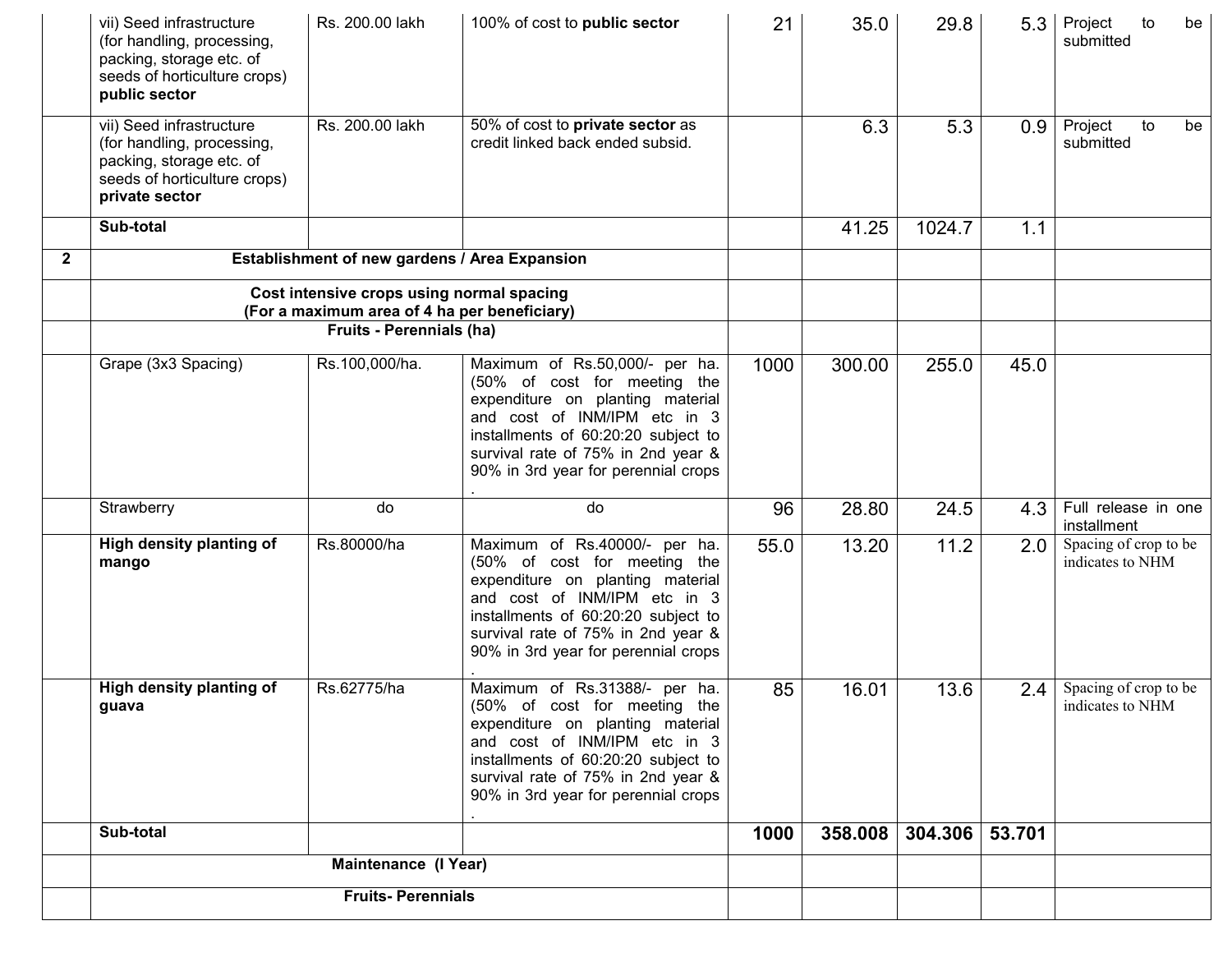| Strawberry                        | Rs.10,000/ha.                                        | Maximum of Rs.50,000/- per ha.<br>(50% of cost for meeting the<br>expenditure on planting material<br>and cost of INM/IPM etc in 3<br>installments of 60:20:20 subject to<br>survival rate of 75% in 2nd year &<br>90% in 3rd year for perennial crops | 93   | 9.30    | 7.9    | 1.4   |  |
|-----------------------------------|------------------------------------------------------|--------------------------------------------------------------------------------------------------------------------------------------------------------------------------------------------------------------------------------------------------------|------|---------|--------|-------|--|
| High density planting of<br>mango | Rs.80000/ha                                          | Maximum of Rs.40000/- per ha.<br>(50% of cost for meeting the<br>expenditure on planting material<br>and cost of INM/IPM etc in 3<br>installments of 60:20:20 subject to<br>survival rate of 75% in 2nd year &<br>90% in 3rd year for perennial crops  | 5.0  | 0.40    | 0.3    | 0.1   |  |
| High density planting of<br>guava | do                                                   | do                                                                                                                                                                                                                                                     | 67   | 5.36    | 4.6    | 0.8   |  |
|                                   | Maintenance (II Year)                                |                                                                                                                                                                                                                                                        |      |         |        |       |  |
| Grape                             | Rs. 30,000/ha                                        | 30% of Rs. 22500/ha                                                                                                                                                                                                                                    | 1328 | 89.640  | 76.19  | 13.45 |  |
|                                   | Fruits- Perennials (as per old cost norms)           |                                                                                                                                                                                                                                                        |      |         |        |       |  |
| Grape                             | Rs. 30,000/ha                                        | 20% of Rs. 22500/ha                                                                                                                                                                                                                                    | 1956 | 88.020  | 74.82  | 13.20 |  |
| Sub-total                         |                                                      |                                                                                                                                                                                                                                                        |      | 192.7   | 163.81 | 28.91 |  |
|                                   | <b>Fruits - Non Perennials (ha)</b>                  |                                                                                                                                                                                                                                                        |      |         |        |       |  |
| Papaya                            | Rs.40,000/ha                                         | Maximum of Rs.20,000/- per<br>ha. (50% of cost for meeting the<br>expenditure on planting material<br>and cost of material for INM/IPM<br>etc, in 2 installments 75:25<br>subject to survival rate of 90% in<br>second year).                          | 3082 | 462.300 | 393.0  | 69.3  |  |
| Banana (TC)                       | Rs.83204/ha                                          | Maximum of Rs. 41602/- per ha.<br>(50 % of cost for meeting the<br>expenditure on planting material<br>and cost of material for INM/IPM<br>etc., in 2 installments of 75:25).                                                                          | 3758 | 1172.55 | 996.7  | 175.9 |  |
| Sub-total                         |                                                      |                                                                                                                                                                                                                                                        |      | 1634.9  | 1389.6 | 175.9 |  |
|                                   | Fruits - Non Perennials (ha) (as per old cost norms) |                                                                                                                                                                                                                                                        |      |         |        |       |  |
| Papaya Maintenance (I<br>Year)    | Rs. 30,000/ha                                        | 50% of cost subject to a<br>maximum of Rs. 15,000/ha<br>limited to 4 ha per beneficiary in<br>3 installments of 50:20:30                                                                                                                               | 2328 | 174.600 | 148.4  | 26.2  |  |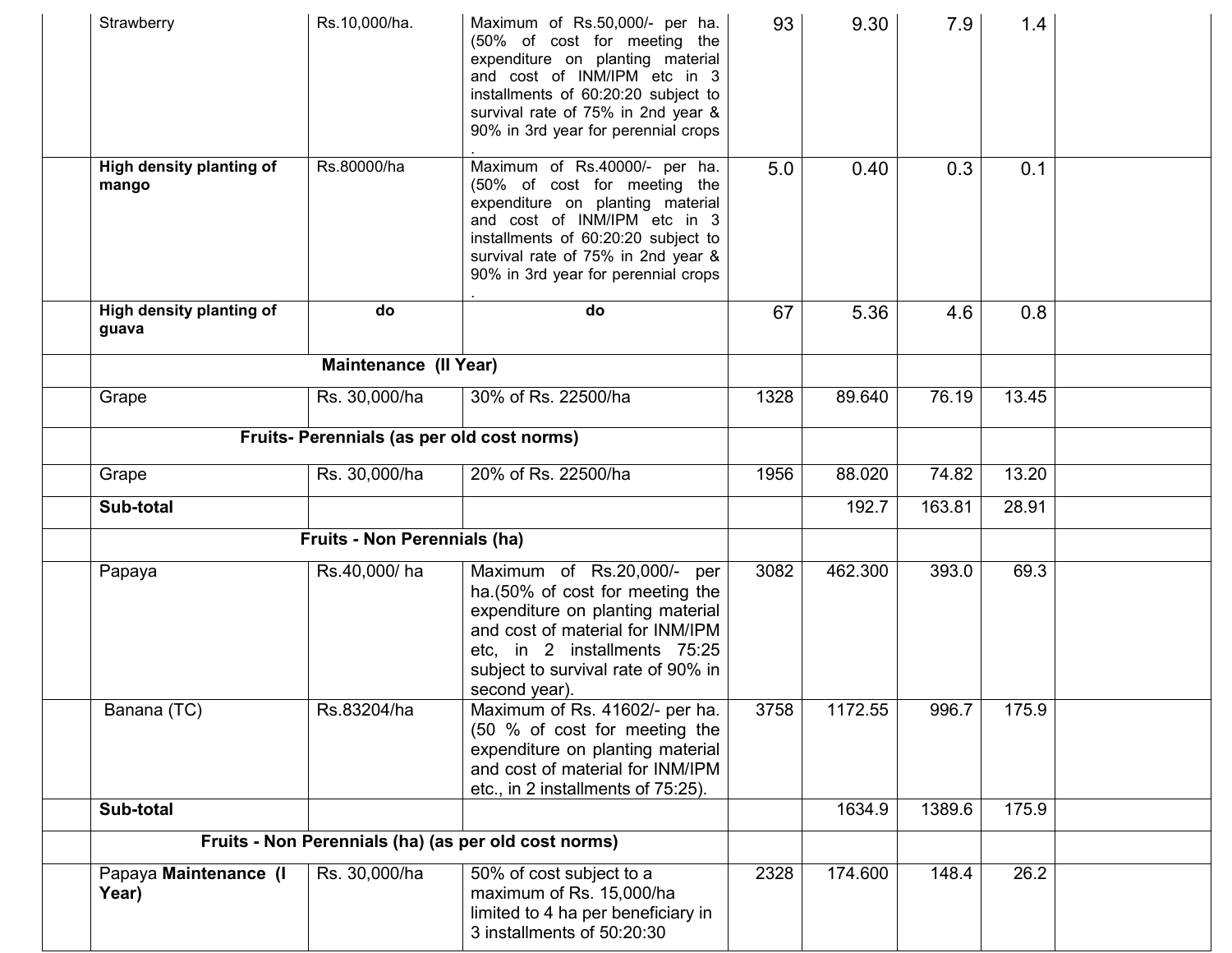|                                                                                                   |                                  | subject to survival rate of 75% in<br>2nd year & 90% in 3rd year.                                                                                                             |      |        |        |        |                            |    |
|---------------------------------------------------------------------------------------------------|----------------------------------|-------------------------------------------------------------------------------------------------------------------------------------------------------------------------------|------|--------|--------|--------|----------------------------|----|
|                                                                                                   | Fruits - Non Perennials (ha) new |                                                                                                                                                                               |      |        |        |        |                            |    |
| Banana (TC)                                                                                       | Rs.83204/ha                      | Maximum of Rs. 41602/- per ha.<br>(50 % of cost for meeting the<br>expenditure on planting material<br>and cost of material for INM/IPM<br>etc., in 2 installments of 75:25). | 4900 | 509.62 | 433.2  | 76.4   |                            |    |
|                                                                                                   | <b>Mushrooms</b>                 |                                                                                                                                                                               |      |        |        |        |                            |    |
| Integrated mushroom unit<br>for spawn, compost<br>production and training<br><b>Public Sector</b> | Rs.50.00 lakh                    | 100% of the cost to public sector<br>and 50% of cost for private<br>sector, for meeting the<br>expenditure on infrastructure, as<br>credit linked back ended<br>subsidy.      | 2.0  | 100.0  | 85.0   | 15.00  | Project<br>to<br>submitted | be |
| Sub-total                                                                                         |                                  |                                                                                                                                                                               |      | 784.22 | 666.6  | 117.63 |                            |    |
|                                                                                                   |                                  | Flowers (For a maximum of 2 ha per beneficiary)                                                                                                                               |      |        |        |        |                            |    |
|                                                                                                   | <b>Cut flowers</b>               |                                                                                                                                                                               |      |        |        |        |                            |    |
| Small & Marginal<br>Farmers                                                                       | Rs. 70,000 / ha.                 | 50% of cost @ Rs.35,000 / ha.<br>limited to 2 ha per beneficiary                                                                                                              | 230  | 80.50  | 68.43  | 12.08  |                            |    |
| Other farmers                                                                                     | do                               | 33% of the cost @Rs. 23,100/ha<br>limited to 4 ha per beneficiary                                                                                                             | 114  | 26.33  | 22.38  | 3.95   |                            |    |
|                                                                                                   | <b>Bulbulous flowers</b>         |                                                                                                                                                                               |      |        |        |        |                            |    |
| Small & Marginal<br>Farmers                                                                       | Rs. 90,000/ha                    | 50% of cost @ Rs.45,000 / ha.<br>limited to 2 ha per beneficiary                                                                                                              | 370  | 166.50 | 141.53 | 24.98  |                            |    |
| Other farmers                                                                                     | do                               | 33% of the cost @Rs. 29,700/ha<br>limited to 4 ha per beneficiary                                                                                                             | 168  | 49.90  | 42.41  | 7.48   |                            |    |
|                                                                                                   | <b>Loose Flowers</b>             |                                                                                                                                                                               |      |        |        |        |                            |    |
| Small & Marginal<br>Farmers                                                                       | Rs. 24,000/ha                    | 50% of cost @ Rs.12,000 / ha.<br>limited to 2 ha per beneficiary                                                                                                              | 1160 | 139.20 | 118.32 | 20.88  |                            |    |
| Other farmers                                                                                     | do                               | 33% of the cost @Rs. 7,920/ha<br>limited to 4 ha per beneficiary                                                                                                              | 377  | 29.86  | 25.38  | 4.48   |                            |    |
| Sub-total                                                                                         |                                  |                                                                                                                                                                               |      | 492.29 | 418.45 | 73.84  |                            |    |
|                                                                                                   |                                  | Spices (For a maximum area of 4 ha per beneficiary)                                                                                                                           |      |        |        |        |                            |    |
|                                                                                                   |                                  |                                                                                                                                                                               |      |        |        |        |                            |    |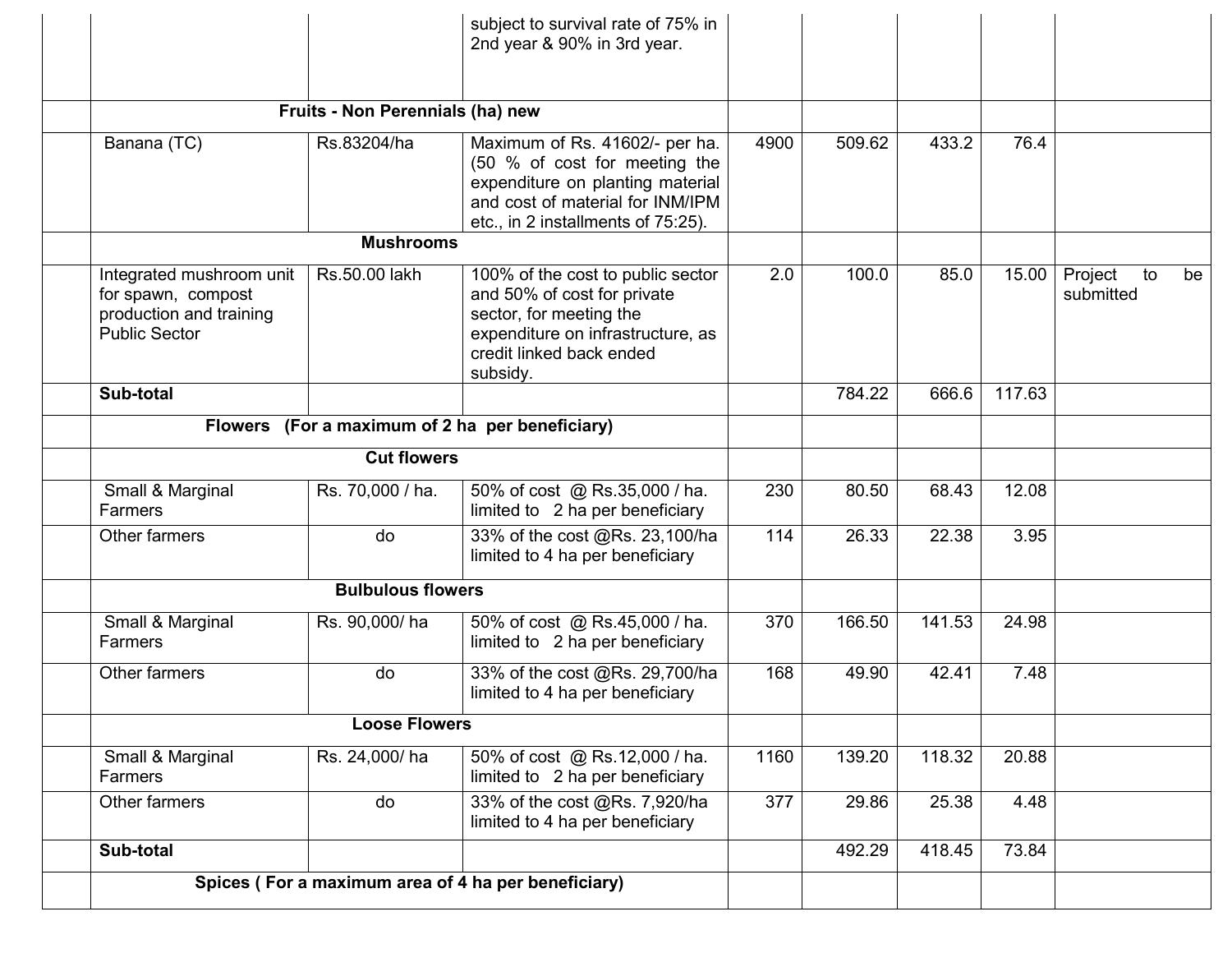|   | Seed spices and<br>Rhizomatic Spices.                                                             | Rs. 25,000 / ha                                                             | Maximum of Rs. 12,500/- per ha.<br>(50% of cost for meeting the<br>expenditure on planting material<br>and cost of material for INM/IPM<br>etc).                                                              | 2605 | 325.6   | 276.8  | 48.8  | Only<br>certified<br>Planting<br>material<br>to be used. TL<br>material<br>to<br>be<br>used only from<br>Public<br>sector<br>agencies. |
|---|---------------------------------------------------------------------------------------------------|-----------------------------------------------------------------------------|---------------------------------------------------------------------------------------------------------------------------------------------------------------------------------------------------------------|------|---------|--------|-------|----------------------------------------------------------------------------------------------------------------------------------------|
|   | (b) Other aromatic plants                                                                         | Rs. 25,000/ha                                                               | 50% of cost, subject to a<br>maximum of Rs.12,500/- per ha,<br>for meeting the expenditure on<br>planting material and cost of<br>material for INM/IPM etc.                                                   | 26.0 | 3.25    | 2.8    | 0.5   | do                                                                                                                                     |
|   | Sub-total                                                                                         |                                                                             |                                                                                                                                                                                                               |      | 328.9   | 279.5  | 49.3  |                                                                                                                                        |
| 3 |                                                                                                   |                                                                             | Rejuvenation/replacement of senile plantation including Canopy                                                                                                                                                |      |         |        |       |                                                                                                                                        |
|   |                                                                                                   | management.                                                                 |                                                                                                                                                                                                               |      |         |        |       |                                                                                                                                        |
|   | Mango                                                                                             | Rs.30,000/ha                                                                | 50% of the total cost subject to a<br>maximum of Rs. 15,000/ha to a<br>limited of 2 ha per beneficiary.<br>Actual cost to be claimed based<br>on the nature and requirement<br>of the crop to be rejuvenated. | 525  | 78.8    | 66.9   | 11.8  | To<br>be<br>implemented<br>as<br>guidelines<br>per<br>circulated                                                                       |
|   | Cashew                                                                                            | do                                                                          | do                                                                                                                                                                                                            | 270  | 40.5    | 34.4   | 6.1   | do                                                                                                                                     |
|   | Sapota                                                                                            | do                                                                          | do                                                                                                                                                                                                            | 30   | 4.5     | 3.8    | 0.7   | do                                                                                                                                     |
|   | Kagzi Lime                                                                                        | do                                                                          | do                                                                                                                                                                                                            | 460  | 69.0    | 58.7   | 10.4  | do                                                                                                                                     |
|   | Sweet orange                                                                                      | do                                                                          | do                                                                                                                                                                                                            | 390  | 58.5    | 49.7   | 8.8   | do                                                                                                                                     |
|   | Mandarin orange                                                                                   | do                                                                          | do                                                                                                                                                                                                            | 585  | 87.8    | 74.6   | 13.2  | do                                                                                                                                     |
|   | Custard apple                                                                                     | do                                                                          | do                                                                                                                                                                                                            | 25   | 3.8     | 3.2    | 0.6   | do                                                                                                                                     |
|   | Anola                                                                                             | do                                                                          | do                                                                                                                                                                                                            | 30   | 4.5     | 3.8    | 0.7   | do                                                                                                                                     |
|   | Guava                                                                                             | do                                                                          | do                                                                                                                                                                                                            | 105  | 15.8    | 13.4   | 2.4   | do                                                                                                                                     |
|   | Other (Control of<br><b>Gummosis of Citrus)</b>                                                   | Rs.11,300/ha                                                                | do                                                                                                                                                                                                            | 1500 | 84.75   | 72.0   | 12.7  | do                                                                                                                                     |
|   | Sub-total                                                                                         |                                                                             |                                                                                                                                                                                                               | 3920 | 447.8   | 380.6  | 67.2  |                                                                                                                                        |
| 4 |                                                                                                   | <b>Creation of Water resources</b>                                          |                                                                                                                                                                                                               |      |         |        |       |                                                                                                                                        |
|   | a) Community tanks/on<br>farm ponds/on farm water<br>reservoirs with use of<br>plastic/RCC lining | Rs. 15.00 lakh<br>/unit in plain<br>areas, Rs.17.25<br>lakh in hilly areas. | 100% of cost for 10 ha                                                                                                                                                                                        | 841  | 2205.85 | 1875.0 | 330.9 | Efforts<br>to<br>be<br>made<br>for<br>convergence with<br><b>MNREGS</b>                                                                |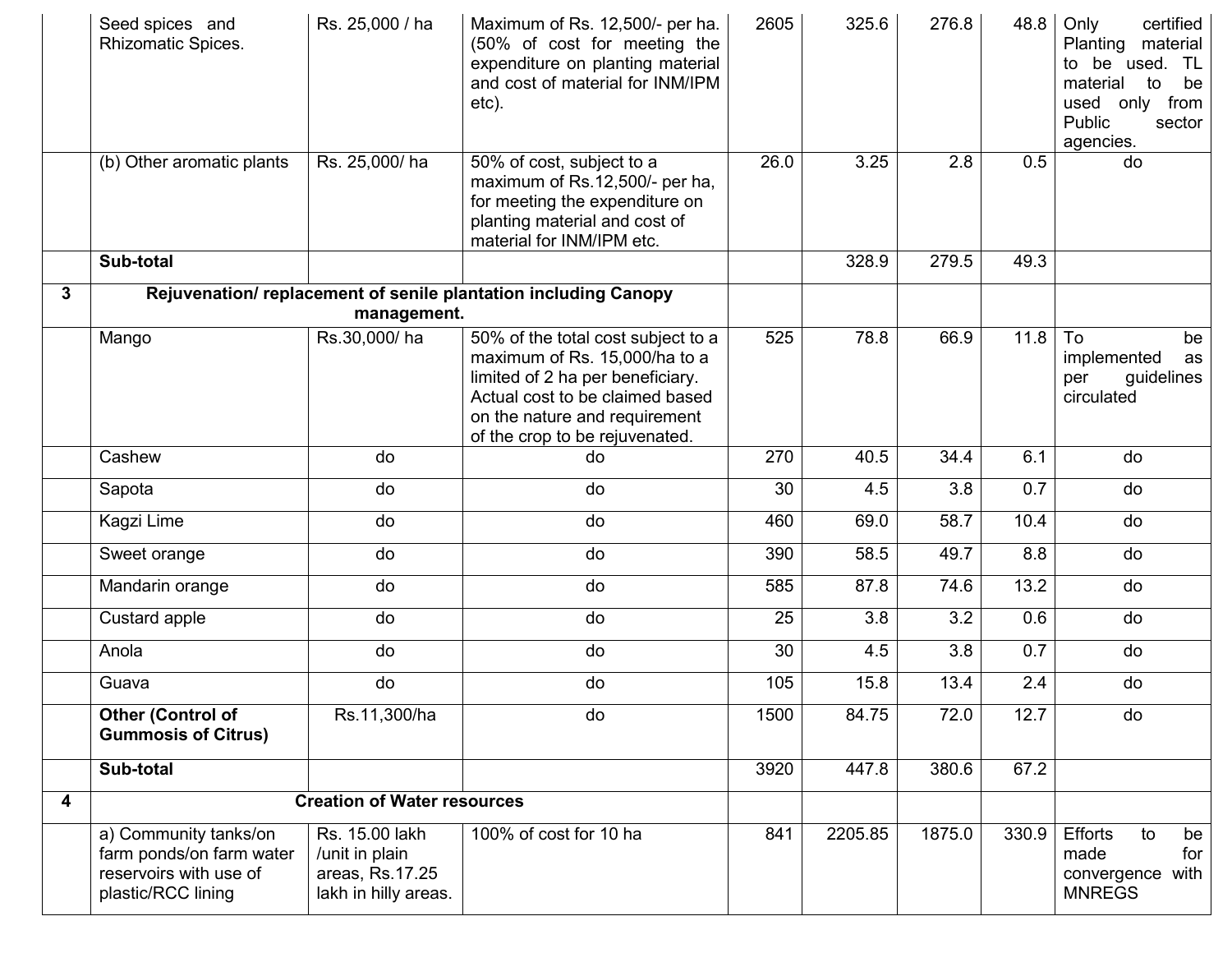|   | (a.a) NREGS Farm Ponds<br>only for use of<br>Plastic/RCC lining                                  |                                          |                                                                                       | 41   | 47.15   | 40.1   | 7.1   | <b>Efforts</b><br>to<br>be<br>for<br>made<br>convergence with<br><b>MNREGS</b>                                       |
|---|--------------------------------------------------------------------------------------------------|------------------------------------------|---------------------------------------------------------------------------------------|------|---------|--------|-------|----------------------------------------------------------------------------------------------------------------------|
|   | Sub-total                                                                                        |                                          |                                                                                       |      | 2253.00 | 1875.0 | 330.9 |                                                                                                                      |
| 5 |                                                                                                  | Protected cultivation (area in hectares) |                                                                                       |      |         |        |       |                                                                                                                      |
|   |                                                                                                  | <b>Green House structure</b>             |                                                                                       |      |         |        |       |                                                                                                                      |
|   | (a) Fan & Pad system                                                                             | Rs. 1465/ Sq.m                           | 50% of the cost limited to 4000<br>Sq.m per beneficiary.                              | 4    | 29.30   | 24.9   | 4.4   |                                                                                                                      |
|   |                                                                                                  | <b>Naturally ventilated system</b>       |                                                                                       |      |         |        |       |                                                                                                                      |
|   | Tubular structure                                                                                | Rs. 935/ Sq.m                            | 50% of the cost limited to 4000<br>Sq.m per beneficiary.                              | 13   | 599.93  | 509.9  | 90.0  |                                                                                                                      |
|   |                                                                                                  | <b>Plastic Mulching</b>                  |                                                                                       |      |         |        |       |                                                                                                                      |
|   | <b>Plastic Mulching</b>                                                                          | Rs. 20,000/ha                            | 50% of the total cost limited to 2<br>ha per beneficiary.                             | 853  | 85.30   | 72.5   | 12.8  |                                                                                                                      |
|   |                                                                                                  | <b>Shade Net House</b>                   |                                                                                       |      |         |        |       |                                                                                                                      |
|   | Tubular structure                                                                                | Rs. 600/ Sq.m                            | 50% of cost limited to 4000<br>Sq.m per beneficiary.                                  | 613  | 903.4   | 767.9  | 135.5 |                                                                                                                      |
|   | <b>Plastic Tunnels</b>                                                                           | Rs.30/ Sq.m                              | 50% of cost limited 4000 sqmt<br>per beneficiary.                                     | 47   | 23.50   | 20.0   | 3.5   |                                                                                                                      |
|   | <b>Cost of planting</b><br>material and input of<br>high value vegetables<br>grown in poly house | Rs.105/Sq.m                              | 50% of cost.                                                                          | 89   | 23.37   | 19.9   | 3.5   |                                                                                                                      |
|   | Cost of planting<br>material and input of<br>flowers for poly house                              | Rs.500/ Sq.m                             | 50% of cost.                                                                          | 28   | 35.00   | 29.8   | 5.3   |                                                                                                                      |
|   | Sub-total                                                                                        |                                          |                                                                                       |      | 1699.81 | 1419.9 | 250.6 |                                                                                                                      |
| 6 |                                                                                                  | <b>Management (IPM)</b>                  | Promotion of Integrated Nutrient Management(INM)/ Integrated Pest                     |      |         |        |       |                                                                                                                      |
|   | Promotion of IPM/INM                                                                             | Rs. 2000/ha                              | 50% of cost subject to a<br>maximum of Rs 1000/ha limited<br>to 4.00 ha/ beneficiary. | 1300 | 13.00   | 11.1   | 2.0   | To be need based<br>and taken up after<br>identifying<br>problem of pest /<br>disease and<br>nutrient<br>deficiency. |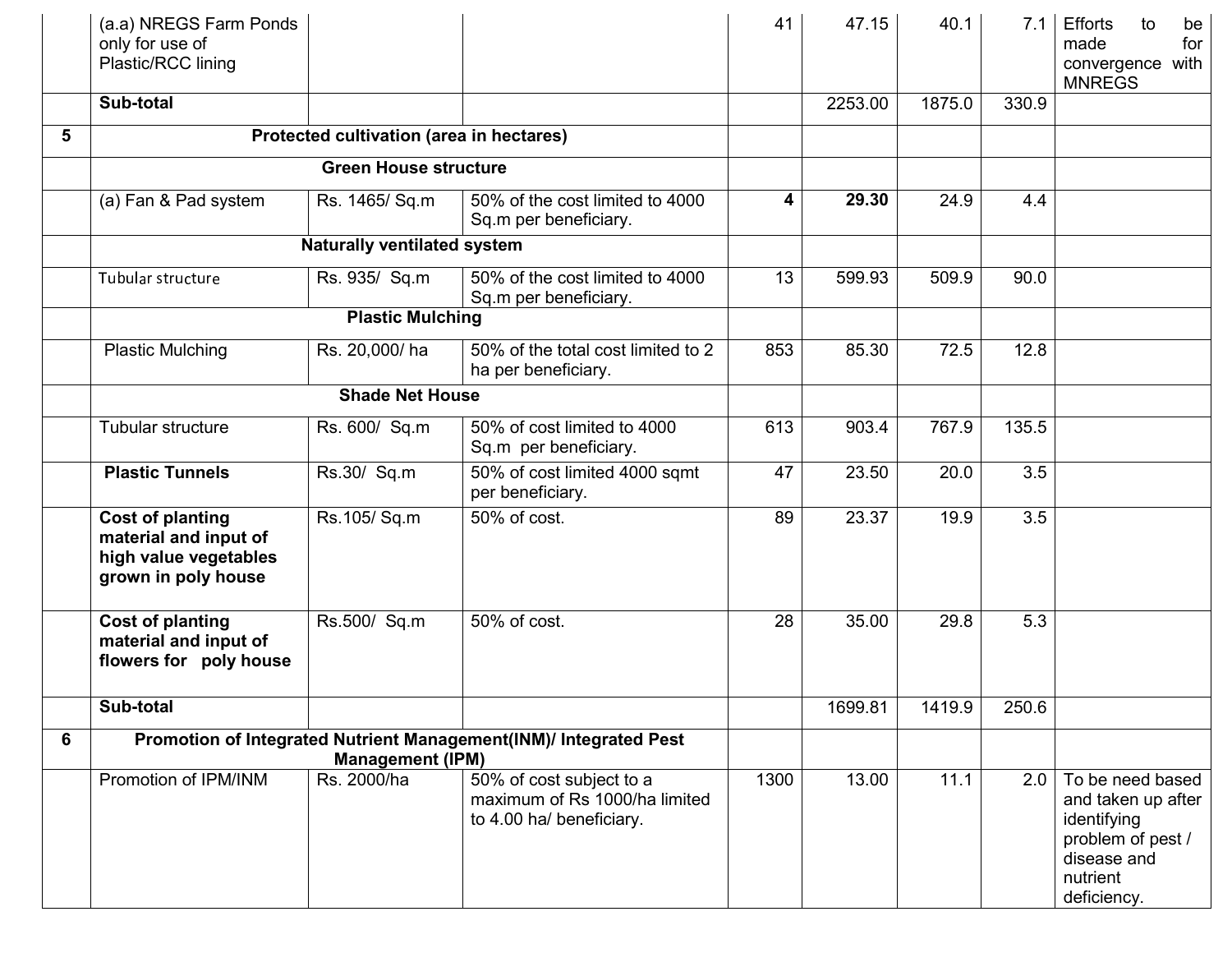|   | Disease forecasting unit<br>(Public Sector)    | Rs. 4 lakh/ unit       | Maximum up to Rs. 4 lakh/unit                                                                                                                                                                                                                                                        |              | 4.0    | 3.4   | 0.6  | to<br>Project<br>be<br>submitted                                                                                                                                  |
|---|------------------------------------------------|------------------------|--------------------------------------------------------------------------------------------------------------------------------------------------------------------------------------------------------------------------------------------------------------------------------------|--------------|--------|-------|------|-------------------------------------------------------------------------------------------------------------------------------------------------------------------|
|   | Bio control lab<br>(Public Sector)             | Rs.80 lakhs/ unit      | Rs. 80 lakh/unit for Public Sector<br>and Rs.40.00 lakh as credit<br>linked back ended subsidy to<br>Private Sector.                                                                                                                                                                 | $2^{\circ}$  | 60.0   | 51.0  | 9.0  | Project<br>to<br>be<br>submitted                                                                                                                                  |
|   | Bio control lab<br>(Private Sector)            | Rs.80 lakhs/ unit      | Rs. 80 lakh/unit for Public Sector<br>and Rs.40.00 lakh as credit<br>linked back ended subsidy to<br>Private Sector.                                                                                                                                                                 | 8            | 248.5  | 211.2 | 37.3 | Project<br>to<br>be<br>submitted                                                                                                                                  |
|   | <b>Plant Health Clinic</b><br>(Public Sector)  | Rs. 20 lakhs/ unit     | Rs. 20 lakh/unit for Public Sector<br>and Rs.10.00 lakh as credit<br>linked back ended subsidy to<br>Private Sector.                                                                                                                                                                 | 5            | 80.00  | 68.0  | 12.0 | Minutes of SLEC<br>meeting<br>to<br>be<br>submitted<br>along<br>with details<br>of<br>beneficiaries,<br>location, etc<br>to<br>facilitate<br>release<br>of funds. |
|   | <b>Plant Health Clinic</b><br>(Private Sector) | Rs. 20 lakhs/ unit     | Rs. 20 lakh/unit for Public Sector<br>and Rs.10.00 lakh as credit<br>linked back ended subsidy to<br>Private Sector.                                                                                                                                                                 | 1            | 10.00  | 8.5   | 1.5  | do                                                                                                                                                                |
|   | Leaf /Tissue analysis lab<br>(Public Sector)   | Rs. 20 lakh/ unit      | Rs. 20 lakh/unit for Public Sector<br>and Rs.10.00 lakh as credit<br>linked back ended subsidy to<br>Private Sector.                                                                                                                                                                 | $\mathbf{3}$ | 39.83  | 33.9  | 6.0  | do                                                                                                                                                                |
|   | Leaf /Tissue analysis lab<br>(Private Sector)  | Rs. 20 lakh/ unit      | Rs. 20 lakh/unit for Public Sector<br>and Rs.10.00 lakh as credit<br>linked back ended subsidy to<br>Private Sector.                                                                                                                                                                 | 4            | 40.00  | 34.0  | 6.0  | do                                                                                                                                                                |
|   | Sub-total                                      |                        |                                                                                                                                                                                                                                                                                      |              | 495.33 | 387.0 | 68.3 |                                                                                                                                                                   |
| 7 |                                                | <b>Organic Farming</b> |                                                                                                                                                                                                                                                                                      |              |        |       |      |                                                                                                                                                                   |
|   | Adoption of Organic<br>Farming.                | Rs. 20,000/ha          | 50% of cost limited to<br>Rs.10000/ha for a maximum<br>area of 4 ha. per beneficiary,<br>spread over a period of 3 years<br>involving an assistance of<br>Rs.4000/- in first year and<br>Rs.3000/- each in second &<br>third year. The programme to<br>be linked with certification. | 600          | 60.00  | 51.0  |      | 9.0 Project to<br>be<br>submitted                                                                                                                                 |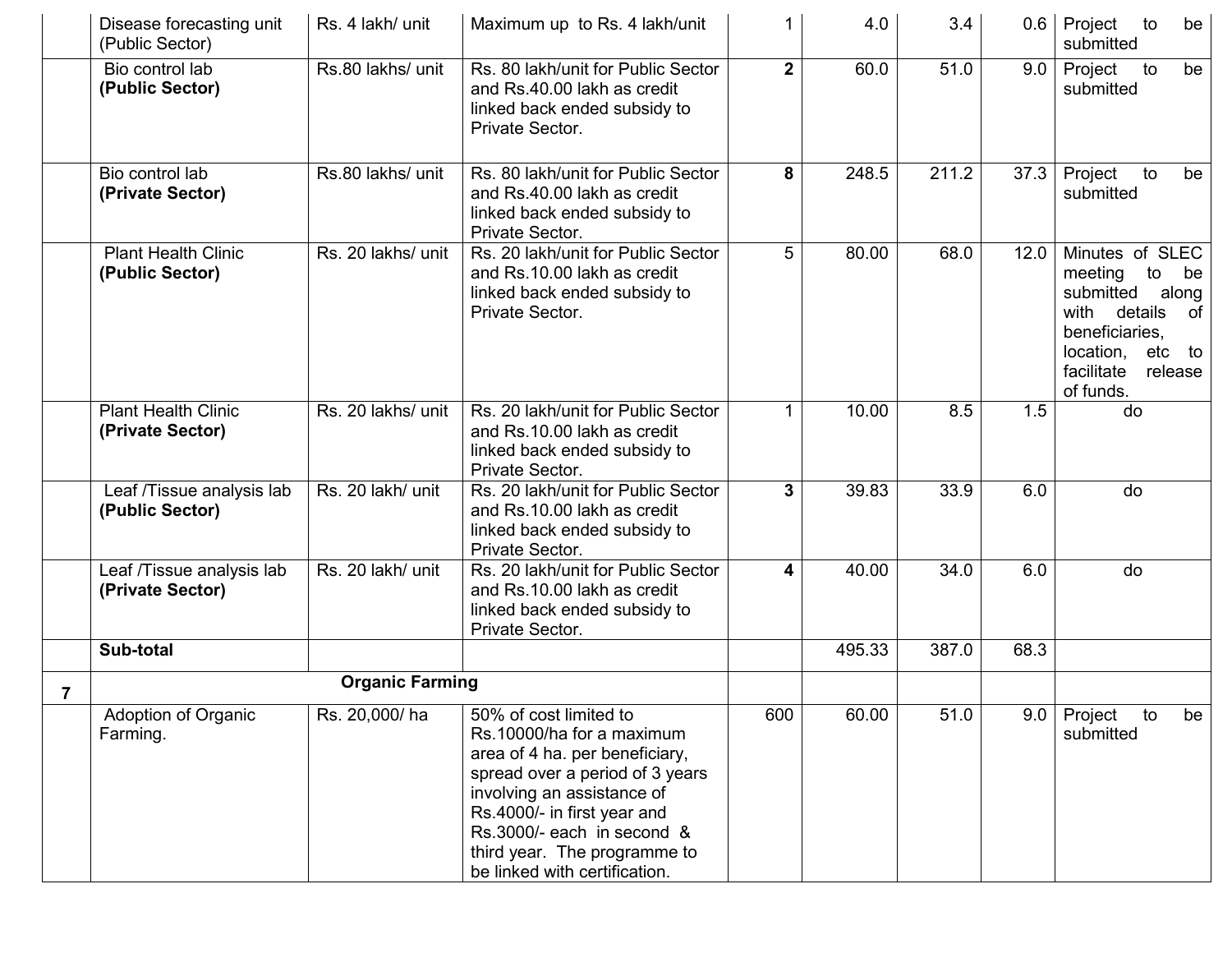|    | Organic Certification                                                                                | Project based                          | Rs. 5 lakh for a cluster of 50 ha<br>which will include Rs.1.50 lakh in<br>first year, Rs. 1.50 lakh in<br>second year and Rs. 2.00 lakh<br>in third year. | 734  | 59.50  | 50.6  | 8.9  | Project<br>to<br>be<br>submitted             |
|----|------------------------------------------------------------------------------------------------------|----------------------------------------|------------------------------------------------------------------------------------------------------------------------------------------------------------|------|--------|-------|------|----------------------------------------------|
|    | Sub-total                                                                                            |                                        |                                                                                                                                                            |      | 119.50 | 101.6 | 17.9 |                                              |
| 8  | <b>Certification for Good</b><br><b>Agricultural Practices</b><br>(GAP), Including<br>infrastructure | 50% of the cost.                       | 50% of the cost.                                                                                                                                           | 5699 | 249.10 | 211.7 | 37.4 | to<br>Project<br>be<br>submitted             |
| 9  |                                                                                                      | Pollination support through beekeeping |                                                                                                                                                            |      |        |       |      |                                              |
|    | (a) Production of nucleus<br>stock (Public sector)                                                   | Rs. 10.00 lakh                         | 100% of the cost.                                                                                                                                          | 1    | 10.00  | 8.5   | 1.5  | Project<br>to<br>be<br>submitted             |
|    | (b) Production of bee<br>colonies by bee breeder                                                     | Rs.6.00 lakh                           | 50% of cost for producing min.<br>of 2000 colonies / year                                                                                                  | 3    | 9.00   | 7.7   | 1.4  | List of<br>Beneficiaries to<br>be given.     |
|    | (c) Honey bee colonies                                                                               | Rs. 1400/ colony<br>of 4 frames        | 50% of cost limited to 50<br>colonies / beneficiary.                                                                                                       | 1005 | 7.04   | 6.0   | 1.1  | -do-                                         |
|    | (d) Hives                                                                                            | Rs. 1600/ hive                         | 50% of cost limited to 50<br>colonies / beneficiary.                                                                                                       | 345  | 2.76   | 2.3   | 0.4  | -do-                                         |
|    | (e) Equipment including<br>honey extractor (4 frame),<br>food grade container (30<br>kg), net, etc.  | Rs. 14,000/ set                        | 50% of the cost limited to one<br>set per beneficiary.                                                                                                     | 160  | 11.20  | 9.5   | 1.7  | -do-                                         |
|    | Sub-total                                                                                            |                                        |                                                                                                                                                            |      | 40.00  | 34.0  | 6.0  |                                              |
| 10 |                                                                                                      | <b>Horticulture Mechanization</b>      |                                                                                                                                                            |      |        |       |      |                                              |
|    | Power operated<br>machines / tools including<br>Power Saw and Plant<br>Protection equipments<br>etc. | Rs.35,000/- per<br>set                 | 50% of cost limited to one set<br>per beneficiary.                                                                                                         | 843  | 147.53 | 125.4 | 22.1 | List of<br>Beneficiaries to<br>be furnished. |
|    | Power Machines (upto 20<br>BHP) with rotavator /<br>equipment                                        | Rs.1,20,000/- per<br>set               | 50% of cost limited to one set<br>per beneficiary.                                                                                                         | 204  | 122.40 | 104.0 | 18.4 | List of<br>Beneficiaries to<br>be furnished. |
|    | Sub-total                                                                                            |                                        |                                                                                                                                                            |      | 269.93 | 229.4 | 40.5 |                                              |
| 11 |                                                                                                      | <b>Demonstration (FLD)</b>             | Technology Dissemination through demonstration/ Front Line                                                                                                 |      |        |       |      |                                              |
|    | <b>Farmers Field</b>                                                                                 | Rs. 25.00 lakh                         | 75 % of cost in farmers field and<br>100% of cost in farms belonging<br>to Public Sector                                                                   | 1    | 10.50  | 8.9   | 1.6  | Project<br>to<br>be<br>submitted             |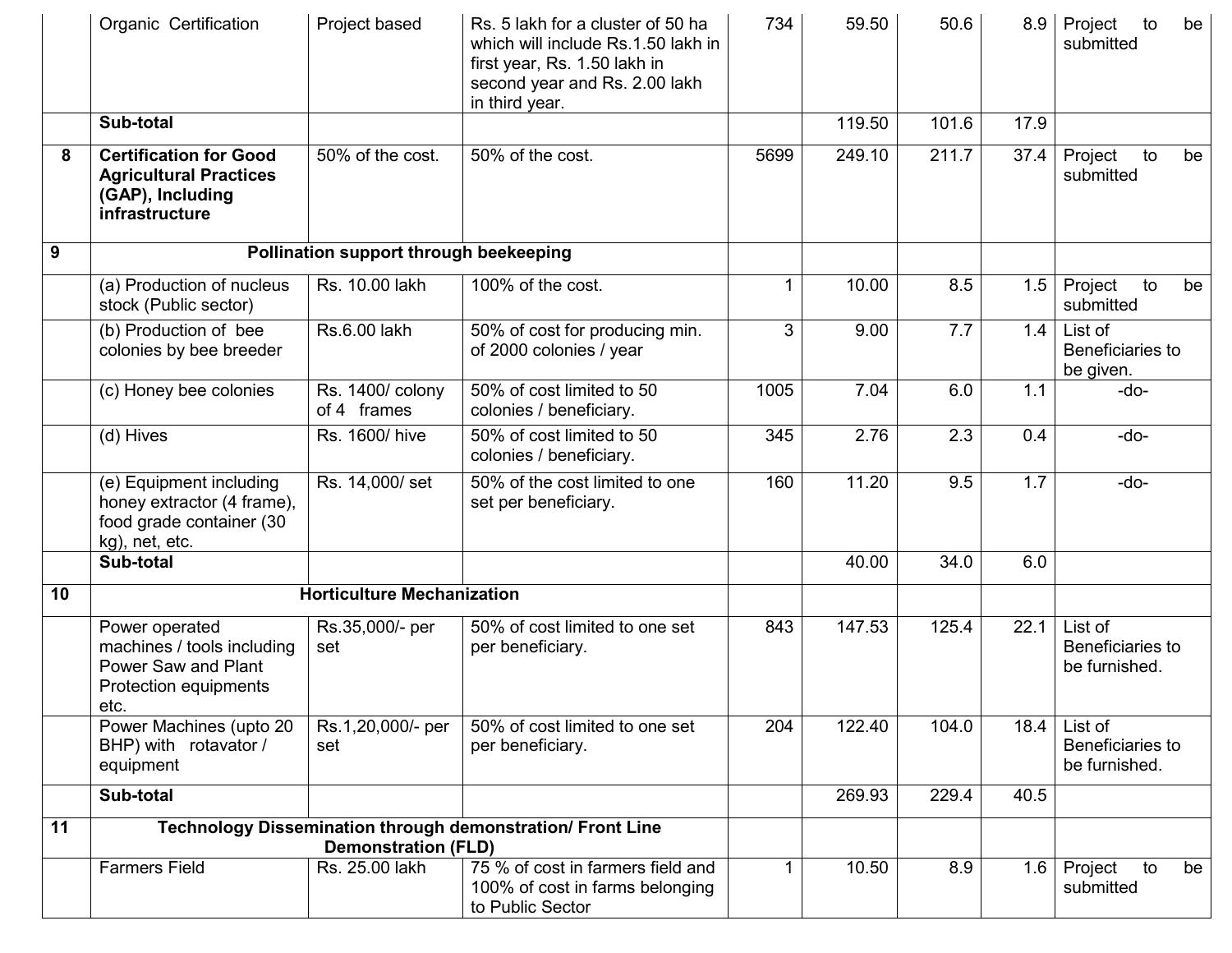|    | Public Sector (indo Israel<br>work plan)      | Rs. 25.00 lakh                                                | 75 % of cost in farmers field and<br>100% of cost in farms belonging<br>to Public Sector             | 7              | 738.48 | 627.7 | 110.8 | to<br>Project<br>be<br>submitted            |
|----|-----------------------------------------------|---------------------------------------------------------------|------------------------------------------------------------------------------------------------------|----------------|--------|-------|-------|---------------------------------------------|
|    | Sub-total                                     |                                                               |                                                                                                      |                | 748.98 | 636.6 | 112.3 |                                             |
| 12 |                                               | Human Resource Development (HRD)                              |                                                                                                      |                |        |       |       |                                             |
|    | <b>HRD</b> for Supervisors &<br>Entrepreneurs | Rs. 20.00 lakh /<br>training                                  | 100% of the cost in first year. In<br>subsequent years, cost of<br>infrastructure not to be claimed. | $\overline{2}$ | 15.00  | 12.8  | 2.3   | Project<br>to<br>be<br>submitted            |
|    | <b>HRD</b> for Gardeners                      | Rs. 15.00 lakh /<br>training                                  | 100% of the cost in first year. In<br>subsequent years, cost of<br>infrastructure not to be claimed. | 4              | 28.27  | 24.0  | 4.2   | Project<br>to<br>be<br>submitted            |
|    | <b>Training of farmers</b>                    |                                                               |                                                                                                      |                |        |       |       |                                             |
|    | Farmers Field school for<br>30 School         |                                                               |                                                                                                      | 171            | 59.85  | 50.9  | 9.0   | <b>Training Calendar</b><br>to be furnished |
|    | Within the District (6 days)                  | Rs.400/day per<br>farmer excluding<br>transport               | 100% of the cost.                                                                                    | 7900           | 31.60  | 26.9  | 4.7   | <b>Training Calendar</b><br>to be furnished |
|    | Within the State (6 days)                     | Rs. 750/day per<br>farmer excluding<br>transport              | 100% of the cost.                                                                                    | 4800           | 48.00  | 40.8  | 7.2   | <b>Training Calendar</b><br>to be furnished |
|    | Outside the State (7 days)                    | Rs. 1000/ day per<br>farmer excluding<br>transport            | 100% of the cost.                                                                                    | 2150           | 23.50  | 20.0  | 3.5   | <b>Training Calendar</b><br>to be furnished |
|    | <b>Exposure visit of</b><br>farmers           |                                                               |                                                                                                      |                |        |       |       |                                             |
|    | Within the District (one<br>day)              | Rs.250/day per<br>farmer excluding<br>transport               | 100% of the cost.                                                                                    | 8198           | 20.50  | 17.4  | 3.1   | <b>Training Calendar</b><br>to be furnished |
|    | Within the State (1 days)                     | Rs. 300/day per<br>farmer excluding<br>transport              | 100% of the cost.                                                                                    | 11550          | 34.65  | 29.5  | 5.2   | <b>Training Calendar</b><br>to be furnished |
|    | Outside the State (1 days)                    | Rs. 600/day per<br>farmer excluding<br>transport              | 100% of the cost.                                                                                    | 5600           | 33.60  | 28.6  | 5.0   | <b>Training Calendar</b><br>to be furnished |
|    |                                               |                                                               | Training / study tour of technical staff/ field functionaries                                        |                |        |       |       |                                             |
|    | Within the State (7 days)                     | Rs.200/day per<br>participant plus<br>TA/DA, as<br>admissible | 100% of the cost.                                                                                    | 4000           | 8.00   | 6.8   | 1.2   | <b>Training Calendar</b><br>to be furnished |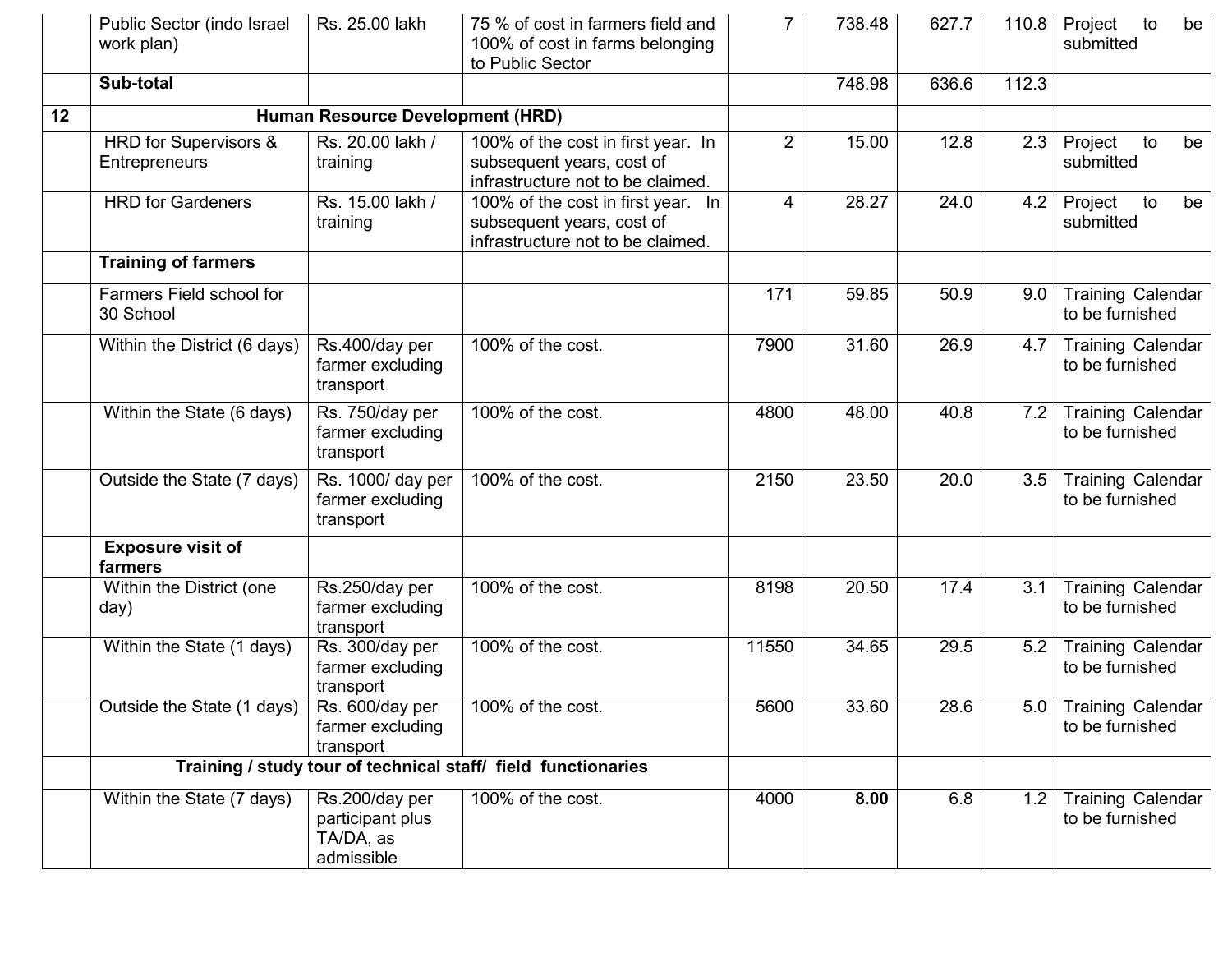|    | Study tour to progressive<br>States (group of<br>minimum 5 participants)<br>for 7 days | Rs.650.00/day<br>per participant<br>plus TA/DA, as<br>admissible | 100% of the cost.                                                                                                                                                                                                                                                                                                                                                                                    | 1020 | 6.630   | 5.6    | 1.0   | <b>Training Calendar</b><br>to be furnished                                                                                                                             |
|----|----------------------------------------------------------------------------------------|------------------------------------------------------------------|------------------------------------------------------------------------------------------------------------------------------------------------------------------------------------------------------------------------------------------------------------------------------------------------------------------------------------------------------------------------------------------------------|------|---------|--------|-------|-------------------------------------------------------------------------------------------------------------------------------------------------------------------------|
|    | Outside India                                                                          | Rs. 5.00 lakh /<br>participant                                   | 100% of the cost on actual<br>basis.                                                                                                                                                                                                                                                                                                                                                                 | 30   | 90.00   | 76.5   | 13.5  | Project<br>to<br>be<br>submitted                                                                                                                                        |
|    | Sub-total                                                                              |                                                                  |                                                                                                                                                                                                                                                                                                                                                                                                      |      | 399.60  | 263.2  | 46.4  |                                                                                                                                                                         |
| 13 |                                                                                        | <b>INTEGRATED POST HARVEST MANAGEMENT</b>                        |                                                                                                                                                                                                                                                                                                                                                                                                      |      |         |        |       |                                                                                                                                                                         |
|    | Pack house / On farm<br>collection & storage unit                                      | Rs. 3.00 Lakh/<br>per unit with size<br>of 9Mx6M                 | 50% of the capital cost.                                                                                                                                                                                                                                                                                                                                                                             | 735  | 1040.54 | 884.5  | 156.1 | Minutes of SLEC<br>meeting<br>to<br>be<br>submitted<br>along<br>with<br>details<br>0f<br>beneficiaries,<br>location,<br>etc<br>to<br>facilitate<br>release<br>of funds. |
|    | Pre-cooling unit                                                                       | Rs.15.00 lakh for<br>6 MT capacity                               | Credit linked back-ended<br>subsidy @ 40% of the cost of<br>project in general areas and<br>55% in case Hilly & Scheduled<br>areas for individual<br>entrepreneurs.                                                                                                                                                                                                                                  | 6    | 36.00   | 30.6   | 5.4   | to<br>Project<br>be<br>submitted                                                                                                                                        |
|    | Cold storage units<br>(Construction/expansion/<br>Modernization)                       | Rs. 6000/MT for<br>5000 MT capacity                              | Credit linked back-ended<br>subsidy $@$ 40% of the capital<br>cost of project in general areas<br>and 55% in case of Hilly &<br>Scheduled areas in respect of<br>only those units which adopt<br>new technologies and include<br>insulation, humidity control and<br>fin coil cooling system with<br>provision of multi chambers.<br>Technical parameters issued by<br>the Department to be adopted. | 29   | 1259.58 | 1070.6 | 188.9 | Project<br>to<br>be<br>submitted                                                                                                                                        |
|    | Refer vans/ containers                                                                 | Rs. 24.00 lakh/<br>unit for 6 MT<br>capacity                     | Credit linked back-ended<br>subsidy @40% of the cost of<br>project in General areas.                                                                                                                                                                                                                                                                                                                 | 5    | 20.56   | 17.5   | 3.1   | to<br>Project<br>be<br>submitted                                                                                                                                        |
|    | Primary/ Mobile / Minimal<br>processing unit                                           | Rs. 24.00<br>lakh/unit.                                          | -do-                                                                                                                                                                                                                                                                                                                                                                                                 | 74   | 259.54  | 220.6  | 38.9  | Project<br>to<br>be<br>submitted                                                                                                                                        |
|    | Ripening chamber                                                                       | Rs. 6000/MT for<br>5000 MT capacity                              | $-do-$                                                                                                                                                                                                                                                                                                                                                                                               | 29   | 608.18  | 517.0  | 91.2  | to<br>Project<br>be<br>submitted                                                                                                                                        |
|    | <b>Preservation unit (low cost)</b>                                                    |                                                                  |                                                                                                                                                                                                                                                                                                                                                                                                      |      |         |        |       |                                                                                                                                                                         |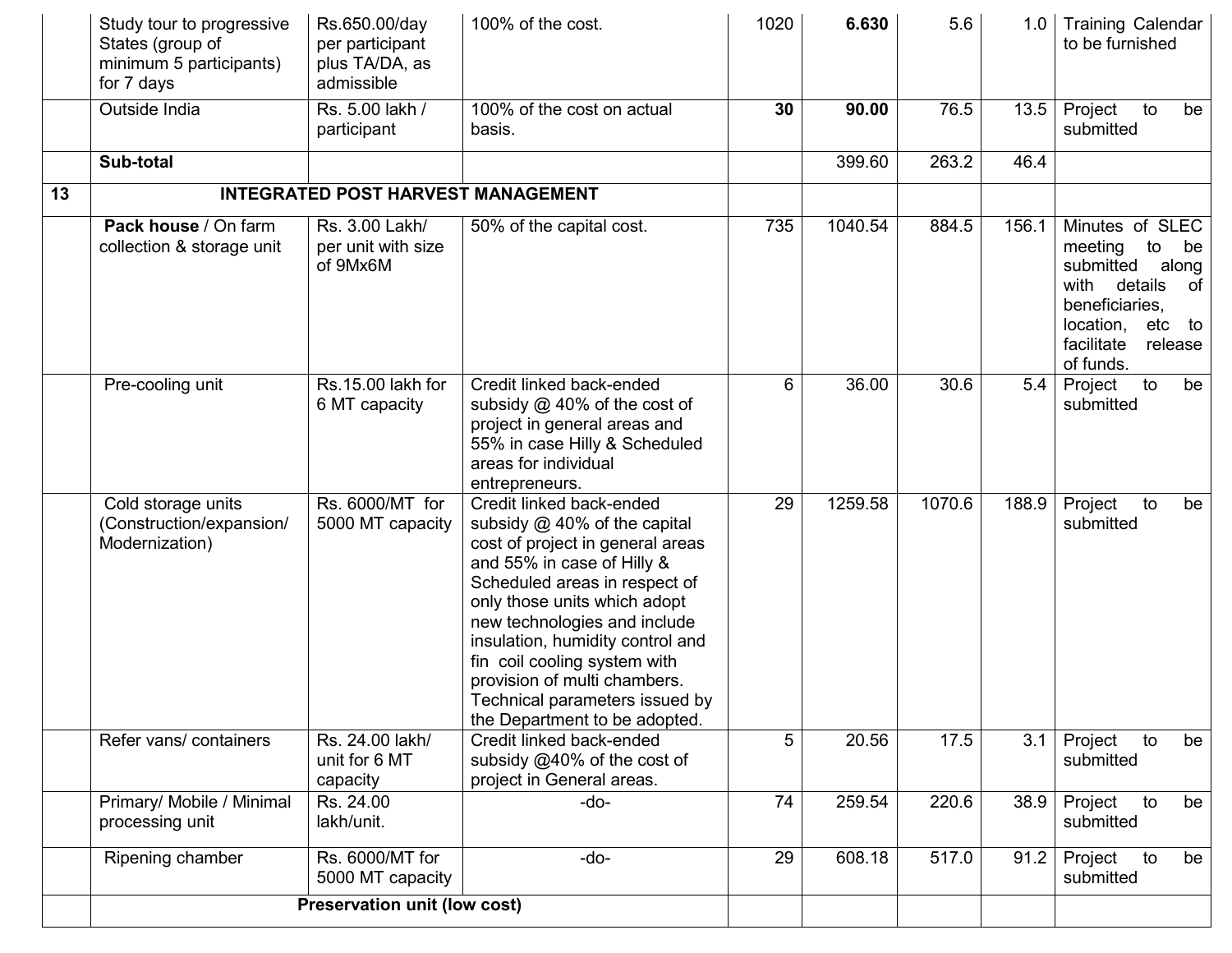|    | Low cost onion storage<br>structure (25 MT)                                          | Rs.1.00 lakh per<br>unit     | 50% of the total cost.                                                                                                                                                             | 40             | 20.00   | 17.0   | 3.0              | Minutes of SLEC<br>meeting<br>to<br>be<br>submitted<br>along<br>with details<br>of<br>beneficiaries.<br>location,<br>etc to<br>facilitate<br>release<br>of funds. |
|----|--------------------------------------------------------------------------------------|------------------------------|------------------------------------------------------------------------------------------------------------------------------------------------------------------------------------|----------------|---------|--------|------------------|-------------------------------------------------------------------------------------------------------------------------------------------------------------------|
|    | Sub-total                                                                            |                              |                                                                                                                                                                                    |                | 3244.40 | 2757.7 | 486.7            |                                                                                                                                                                   |
| 14 |                                                                                      | <b>HORTICULTURAL PRODUCE</b> | <b>ESTABLISHMENT OF MARKETING INFRASTRUCTURE FOR</b>                                                                                                                               |                |         |        |                  |                                                                                                                                                                   |
|    | <b>Terminal markets</b>                                                              | Rs.150.00<br>crore/project   | 25% to 40% (limited to Rs.50.00<br>crore) as Public-Private<br>Partnership mode through<br>competitive bidding, in<br>accordance with operational<br>guidelines issued separately. | $\mathbf 1$    | 25.00   | 21.3   | $\overline{3.8}$ | Project<br>to<br>be<br>submitted                                                                                                                                  |
|    | Wholesale markets                                                                    | Rs.100.00<br>crore/project   | Credit linked back-ended<br>subsidy @ 25% of the capital<br>cost of project in general areas<br>and 33.33% in case of Hilly &<br>Scheduled areas for individual<br>entrepreneurs.  | 1              | 25.00   | 21.3   |                  | 3.8 Project<br>to<br>be<br>submitted                                                                                                                              |
|    | Rural Markets/ Apni<br>mandies/Direct markets                                        | Rs. 20 lakh/ unit            | Credit linked back-ended<br>subsidy @ 40% of the capital<br>cost of project in general areas<br>and 55% in case of Hilly &<br>Scheduled areas for individual<br>entrepreneurs.     | $\overline{2}$ | 14.75   | 12.5   | 2.2              | Project<br>to<br>be<br>submitted                                                                                                                                  |
|    | Functional Infrastructure:<br>for collection, sorting/<br>grading, packing units etc | Rs.15.00 lakh/unit           | Credit linked back-ended<br>subsidy $@$ 40% of the capital<br>cost of project in general areas<br>and 55 % in case of Hilly &<br>Scheduled areas for individual<br>entrepreneurs.  | 13             | 75.72   | 64.4   | 11.4             | Project<br>to<br>be<br>submitted                                                                                                                                  |
|    | Sub-total                                                                            |                              |                                                                                                                                                                                    |                | 140.47  | 98.1   | 17.3             |                                                                                                                                                                   |
| 15 |                                                                                      | <b>Mission Management</b>    |                                                                                                                                                                                    |                |         |        |                  |                                                                                                                                                                   |
|    |                                                                                      | <b>State Level</b>           |                                                                                                                                                                                    |                |         |        |                  |                                                                                                                                                                   |